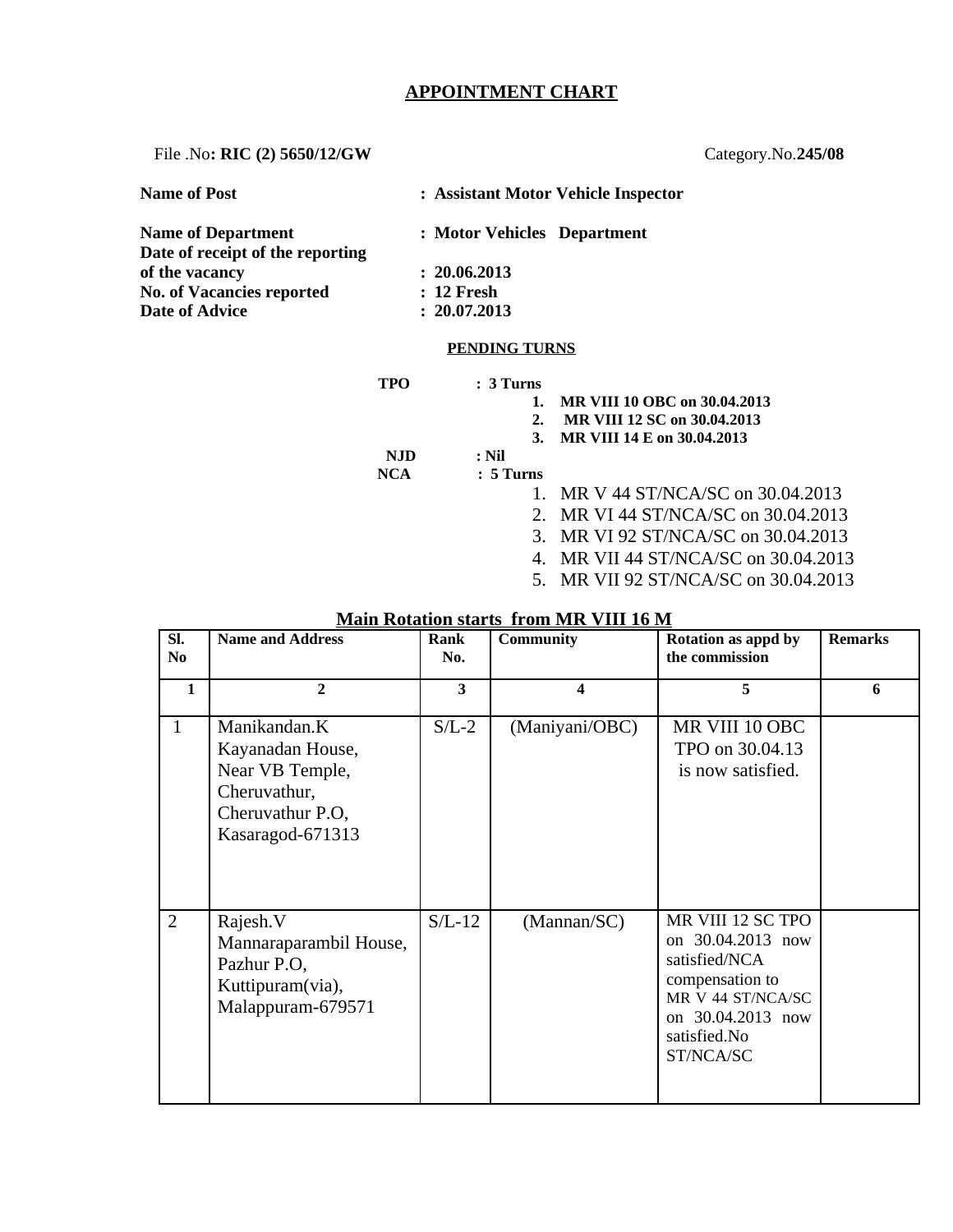| 3              | Saras Kumar.S<br>Shruthy, Kotta,<br>Karakkad(via),<br>Kotta.P.O,<br>Pathanamthitta<br>Pin:-689504                                  | $S/L-1$ | (Ezhava)   | MR VIII 14 E TPO<br>on 30.04.2013 is<br>now satisfied. |  |
|----------------|------------------------------------------------------------------------------------------------------------------------------------|---------|------------|--------------------------------------------------------|--|
| $\overline{4}$ | Firoz Bin Ismail<br>6/183 Palathingal House,<br>Moovattupuzha,<br>Market P.O,<br>Ernakulam-686673                                  | $S/L-8$ | (Muslim)   | MR VIII 16 M                                           |  |
| 5              | Bijoy.S<br>Parvathy Krupa,<br>Pazhamayil House,<br>Kurichy,<br>Sachivothamapuram P.O,<br>Kottayam-686532                           | 182     | Viswakarma | MR VIII 17 OC                                          |  |
| 6              | Manoj Kumar.T.S<br>T.C43/204(4), Tharattu,<br>Thottam Lane,<br>Kamaleswaram,<br>Manacaud P.O,<br>Thiruvananthapuram<br>Pin:-695009 | $S/L-2$ | Ezhava     | MR VIII 18 E                                           |  |
| $\overline{7}$ | Jayaram.P<br>Uthradam,<br>Near Cherukara Junction,<br>Chettikulangara P.O,<br>Alappuzha-690106                                     | 183     |            | MR VIII 19 OC                                          |  |
| 8              | Manoj.V.P<br>Vettikkattuparambil-<br>House,<br>Perumpilly,<br>Mulanthuruthy P.O,<br>Ernakulam-682314                               | $S/L-1$ | Viswakarma | MR VIII 20 V                                           |  |